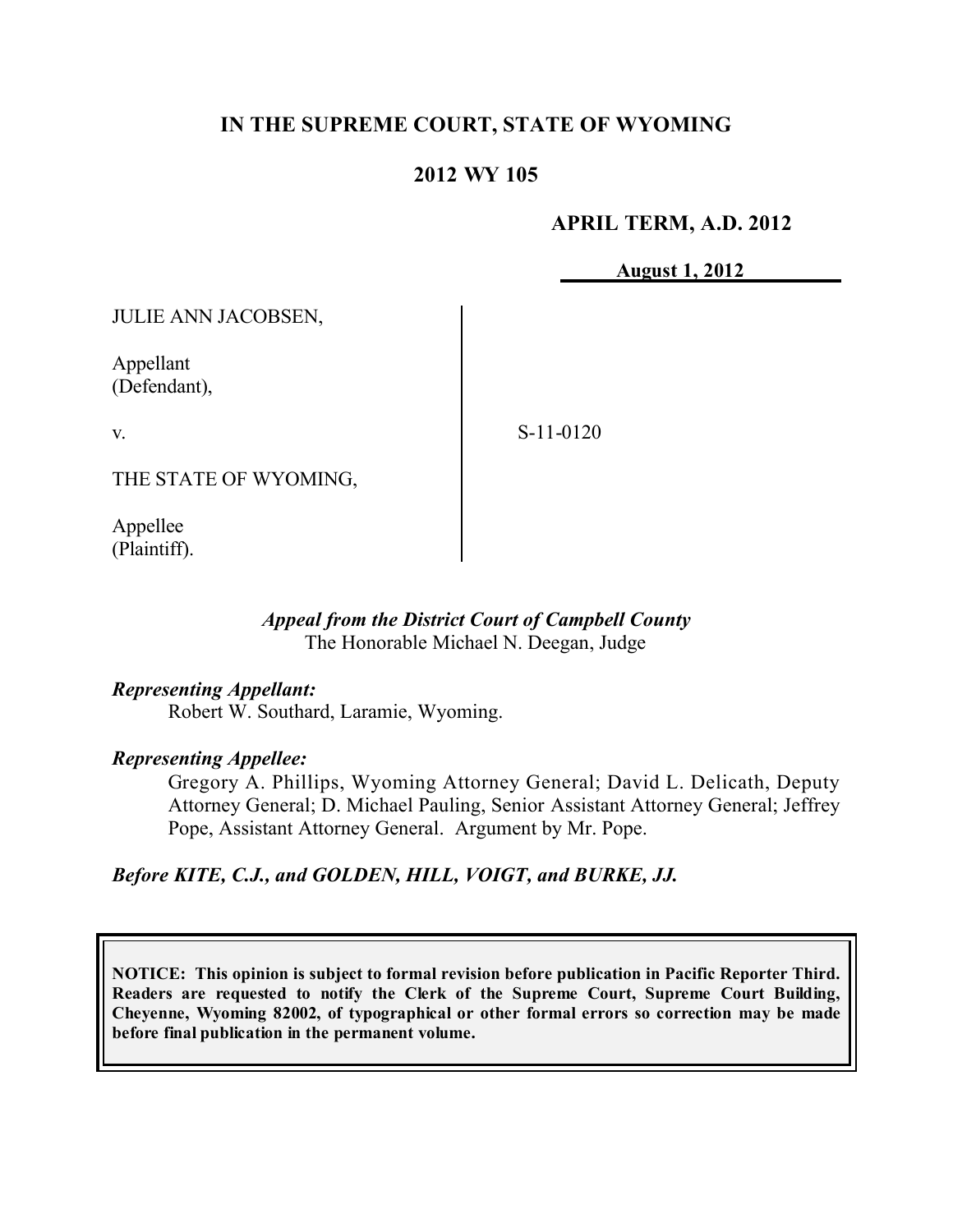### **KITE, Chief Justice.**

[¶1] A jury found Julie Ann Jacobsen guilty of ten felony counts involving forgery and larceny. She appeals the convictions, claiming her trial counsel was ineffective. She also asks this Court to allow her to supplement the trial record in order to prove her ineffective assistance claim. We decline Ms. Jacobsen's request to supplement the record and affirm her convictions.

#### **ISSUES**

[¶2] Ms. Jacobsen presents two issues for this Court's consideration:

Issue One: Did defense counsel fail to investigate this case, obtain documents and witnesses, including an expert, and therefore deny Ms. Jacobsen effective assistance of counsel?

Issue Two: Will this court effectively deny Ms. Jacobsen the right to due process and a meaningful appeal by denying her the opportunity to supplement the trial record in her attempt to prove her appellate claim of ineffective assistance of trial counsel?

Addressing Ms. Jacobsen's first issue, the State asserts Ms. Jacobsen received effective assistance of counsel and, in any event, the evidence against her was so overwhelming that she was not prejudiced by any ineffectiveness. Addressing her second issue, the State contends this Court properly denied Ms. Jacobsen's previous motion requesting a partial remand to supplement the record and should not reconsider that ruling.

### **FACTS**

[¶3] The Fox Park Homeowner's Association and Fox Park Improvement District (Fox Park) were created by residents of a mobile home park in Gillette, Wyoming, to oversee and maintain common areas and provide for utilities and other services within the park, ensure compliance with the covenants and collect member dues. In 1989, Fox Park contracted with Better Bookkeeping and Accounting, a business Ms. Jacobsen operated, to perform bookkeeping and manage its day-to-day business operations. Under the terms of the contract, Ms. Jacobsen was to be paid \$1,500 a month for her services, plus expenses.

[¶4] In 2003, Fox Park began receiving telephone calls from vendors indicating they had not been paid for services they had provided. Fox Park checked its bank accounts (an operating account and a money market account) and discovered that money had been transferred to a third account about which it knew nothing. Further investigation revealed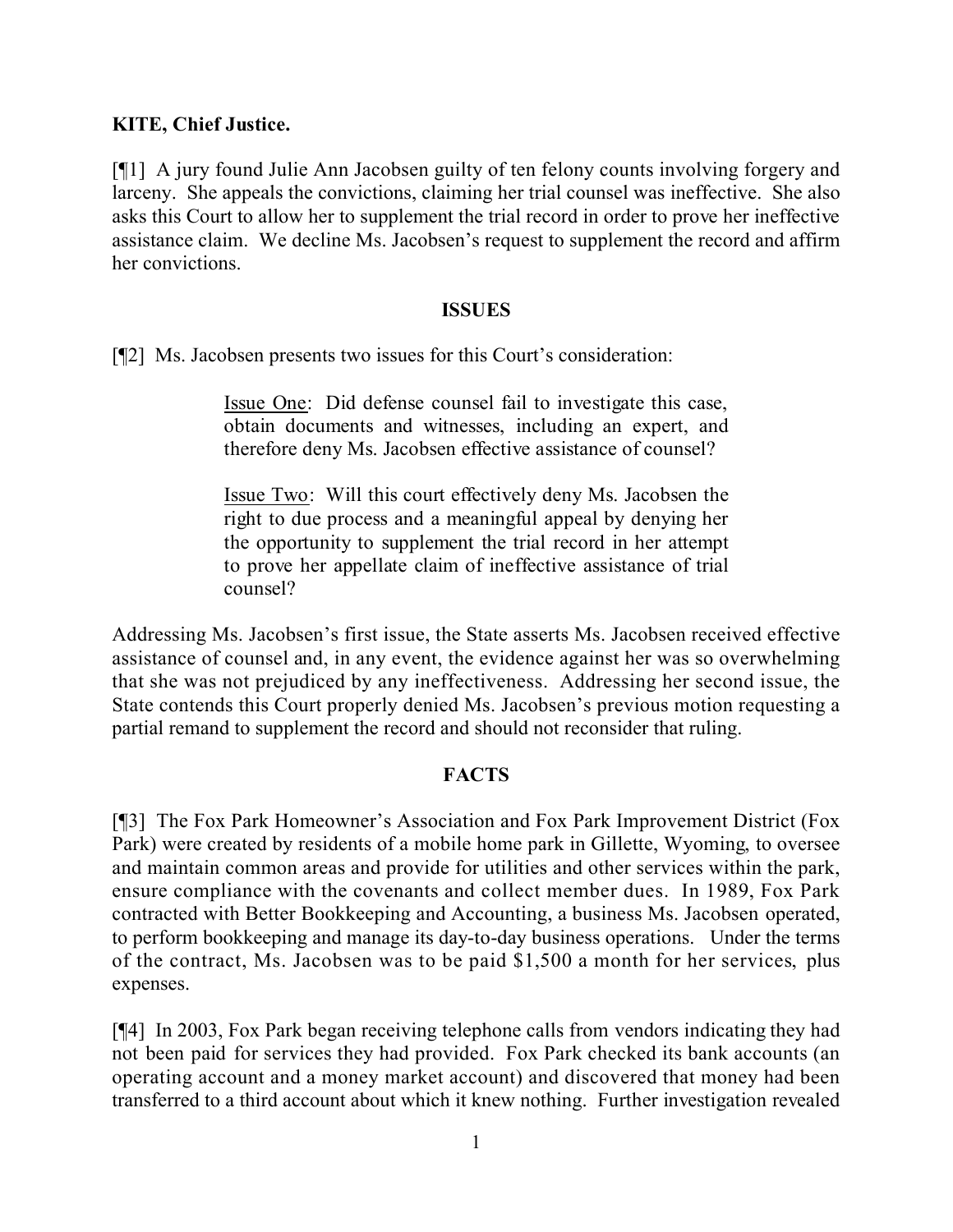the account had been opened in 1996 and Ms. Jacobsen was a signatory on the account. Review of the account statements showed that checks to Fox Park from homeowners had been deposited into that account rather than into the Fox Park operating account; money had been transferred into the account from Fox Park's money market account; checks from the county treasurer and the State that should have been deposited into the money market account had been deposited into the third account; and Ms. Jacobsen had written and signed checks totaling over \$69,000 on the account to various people and entities, including herself, Better Bookkeeping, her husband, her daughter and a jeweler.

[¶5] Fox Park contacted the Campbell County Sheriff's Department which began an investigation. The investigation revealed that, in addition to the creation of a third account in its name, loans for thousands of dollars had been obtained under Fox Park's name with forged signatures and without its knowledge or authorization. Also, charge accounts had been opened in Fox Park's name at an auto supply store, office supply store and pro shop. Invoices for charges on the accounts had been signed by Ms. Jacobsen's daughter and her boyfriend and by Ms. Jacobsen's husband.

[¶6] The State charged Ms. Jacobsen with eleven felonies: five counts of forgery in violation of Wyo. Stat. Ann. § 6-3-602(a)(ii) and (b) (LexisNexis 2011), four counts of uttering forgery in violation of Wyo. Stat. Ann.  $\S 6$ -3-602(a)(iii) and (b), one count of larceny by bailee in violation of Wyo. Stat. Ann. § 6-3-402(b) and (c)(i) (LexisNexis 2011) and one count of conspiracy to commit larceny by bailee in violation of §§ 6-1- 303(a) (LexisNexis 2011), 6-1-304 (LexisNexis 2011) and 6-3-402(b) and (c)(i). The State later amended the information to charge four rather than five counts of forgery. The district court convened a jury trial and, on the fifth day of trial, the jury found Ms. Jacobsen guilty on each of the ten counts.

[¶7] The district court sentenced Ms. Jacobsen to serve six to ten years on each count of forgery, uttering forgery, larceny by bailee and conspiracy. The district court imposed consecutive sentences on the forgery, larceny by bailee and conspiracy convictions and ordered the sentences for uttering forgery to run concurrently with the corresponding forgery sentence. Ms. Jacobsen timely appealed from the judgment and sentence.

[¶8] Prior to submitting her brief in this Court, Ms. Jacobsen filed a motion pursuant to W.R.A.P. 21 and *Calene v. State*, 846 P.2d 679 (Wyo. 1993) requesting a partial remand to the district court for a hearing on her claim that she received ineffective assistance of counsel at trial. In her motion, Ms. Jacobsen claimed trial counsel was ineffective in failing to retain an expert witness, investigate, and seek out and prepare witnesses on her behalf. This Court denied the motion, concluding that Ms. Jacobsen had failed to show, "in a nonspeculative manner, how a more thorough investigation or the hiring of an expert would have helped her in the presentation of her trial defense."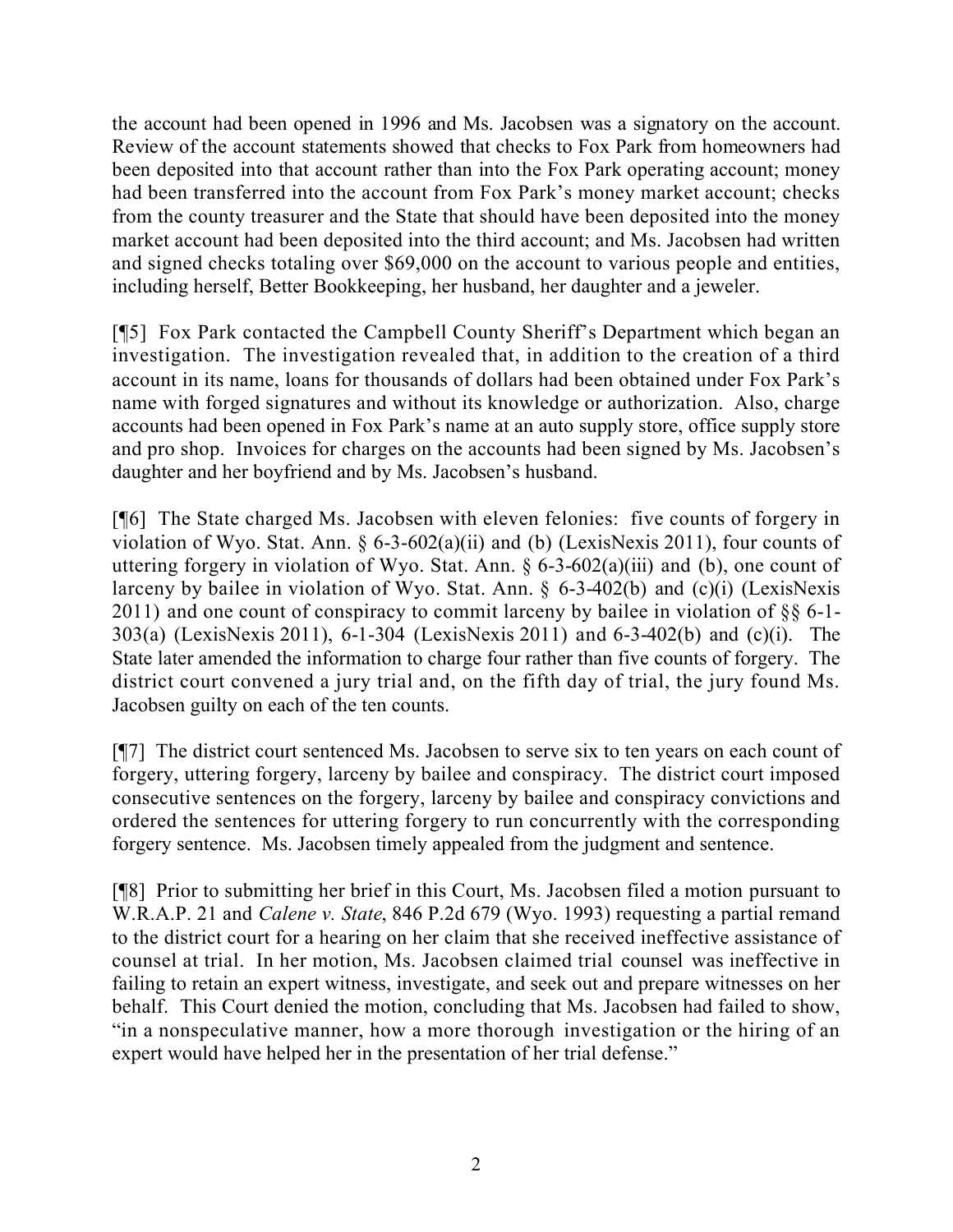### **STANDARD OF REVIEW**

[¶9] Ms. Jacobsen claims this Court's denial of her motion for partial remand resulted in the denial of her constitutional right to due process. We review constitutional claims *de novo. Tucker v. State*, 2009 WY 107, ¶ 11, 214 P.3d 236, 240 (Wyo. 2009). She also claims her trial counsel was ineffective. Claims of ineffective assistance of counsel involve mixed questions of law and fact; consequently, our review of Ms. Jacobsen's second claim is also *de novo*. *Ken v. State*, 2011 WY 167, ¶ 27, 267 P.3d 567, 574 (Wyo. 2011).

### **DISCUSSION**

# *1. Remand*

[¶10] We begin by addressing Ms. Jacobsen's request to supplement the record. She in essence asks us to reconsider our order denying her motion for remand to the district court for a hearing on her ineffectiveness claim. She frames the issue as one involving a denial of her right to due process. We hold as a matter of law that her due process right was not impinged and decline to reconsider our ruling on her motion for remand.

[¶11] W.R.A.P. 21 provides for a remand to the district court for an evidentiary hearing on a claim of ineffective assistance *only if*

> the motion is accompanied by affidavits containing nonspeculative allegations of facts, not fully appearing in the record on appeal, which, if true, could support a determination that counsel's representation was deficient and prejudiced the appellant.

An evidentiary hearing is only appropriate when serious and specific allegations of legal ineffectiveness are sufficiently stated and documented to show a real and substantial issue. *Rutti v. State*, 2004 WY 133, ¶ 27, 100 P.3d 394, 407 (Wyo. 2004), citing *Calene,* 846 P.2d at 687, 693. A substantial issue regarding ineffective assistance of counsel exists only when serious and specific allegations are presented supporting both prongs of the *Strickland* test for ineffectiveness.

[¶12] In *Calene*, this Court applied these criteria to determine that the defendant's allegations of ineffectiveness were sufficiently serious and specific to show a real issue requiring remand to the district court for an evidentiary hearing. Mr. Calene had been convicted of several offenses involving a stolen vehicle. His defense was that he did not know the vehicle was stolen. After his conviction, he asserted his trial counsel was ineffective because he had failed to investigate four witnesses who would have testified that he did not know the vehicle was stolen or provided testimony impeaching the State's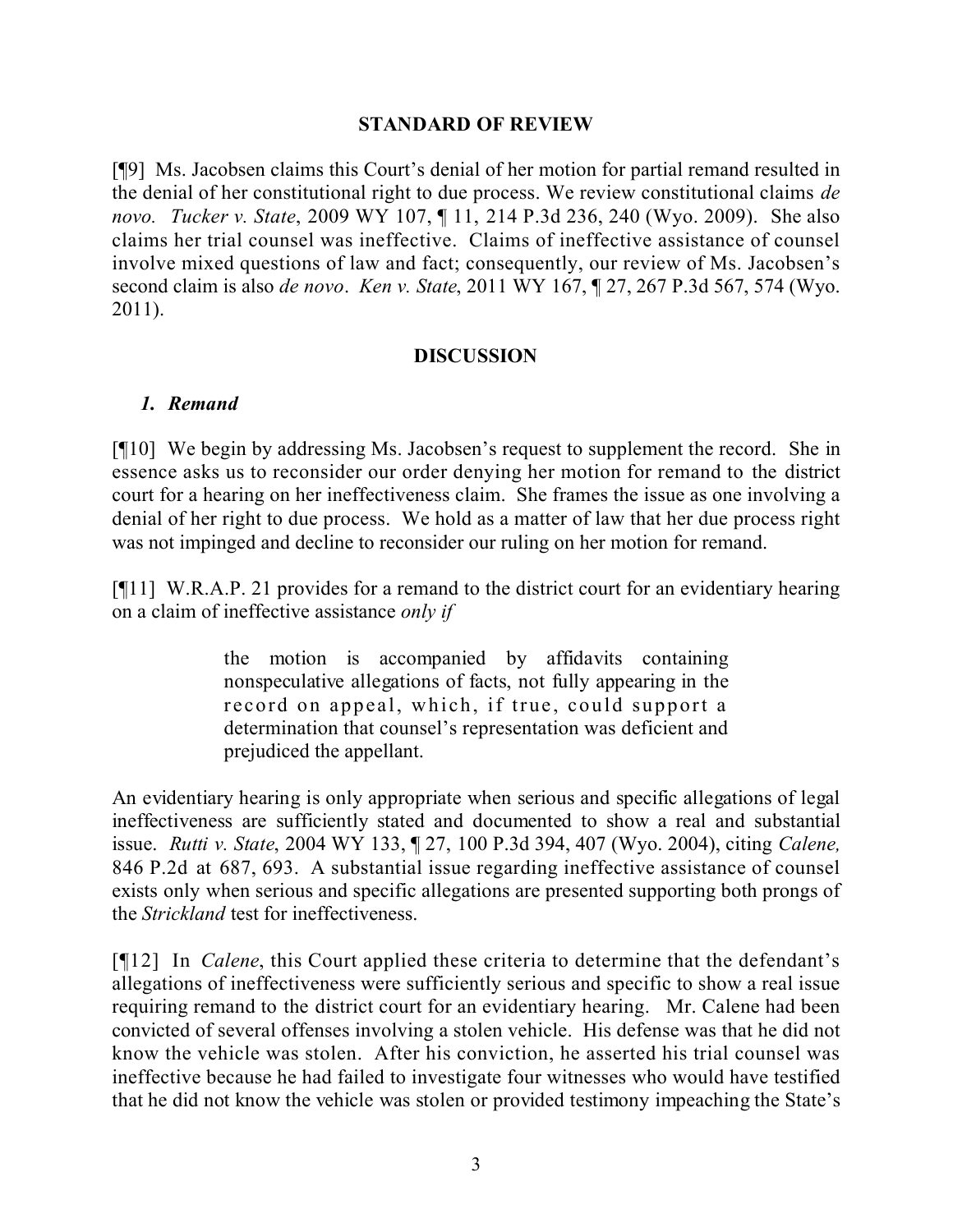key witness. Mr. Calene specifically identified the witnesses and what their testimony would have been.

[¶13] In her motion for remand, Ms. Jacobsen asserted her trial counsel was ineffective in failing to investigate and discover documents and witnesses, including an expert, to support her defense that she was authorized to take the actions she took. She further asserted her trial counsel's consumption of alcohol impaired his ability to represent her. Unlike Mr. Calene, however, Ms. Jacobsen did not identify any specific exonerating document or witness that counsel would have discovered had he performed a more thorough investigation, hired an expert or been unimpaired. Instead she asserted only generally that he failed to adequately investigate and if he had investigated he would have discovered somewhere in the fifteen years of financial records some witness or document supporting her defense. Absent the identification of a specific witness and the substance of his or her testimony or a document that would have shown she had the authority to take the actions she took, Ms. Jacobsen's assertion that counsel's failure to investigate constituted deficient performance and prejudiced her defense amounted to speculation. She did not, therefore, satisfy the requirements of W.R.A.P. 21 and she was not entitled to a remand.

# *2. Ineffective Assistance of Counsel*

[¶14] Ms. Jacobsen maintains her trial counsel was ineffective in failing to investigate and discover witnesses and/or documents supporting her defense that she was authorized to take the actions she took. Her ineffectiveness claim fails for the same reason she was not entitled to a remand. Even assuming her counsel's investigation was deficient, Ms. Jacobsen has not shown that evidence existed supporting her defense such that the deficient investigation prejudiced her.

[¶15] To prevail on a claim of ineffective assistance of counsel, a defendant must first establish that trial counsel's performance was deficient. *Ken*, ¶ 27, 267 P.3d at 574, citing *Sanchez v. State*, 2011 WY 77, ¶ 40, 253 P.3d 136, 147 (Wyo. 2011); *Strickland v. Washington*, 466 U.S. 668, 690-91, 104 S. Ct. 2052, 80 L. Ed. 2d 674 (1984). This requires a showing that counsel failed to render such assistance as would have been offered by a reasonably competent attorney. *Id*. Assuming a successful showing that counsel's performance was deficient, a defendant must also show the deficient performance prejudiced the defense. *Id*. That is, a defendant must show a reasonable probability exists that, but for counsel's deficient performance, the outcome would have been different. *Id*. In order to prevail on an ineffectiveness claim, a defendant must prove both deficient performance and prejudice. The failure to make the required showing of either deficient performance or prejudice will result in a finding that counsel was not ineffective. *Id*.